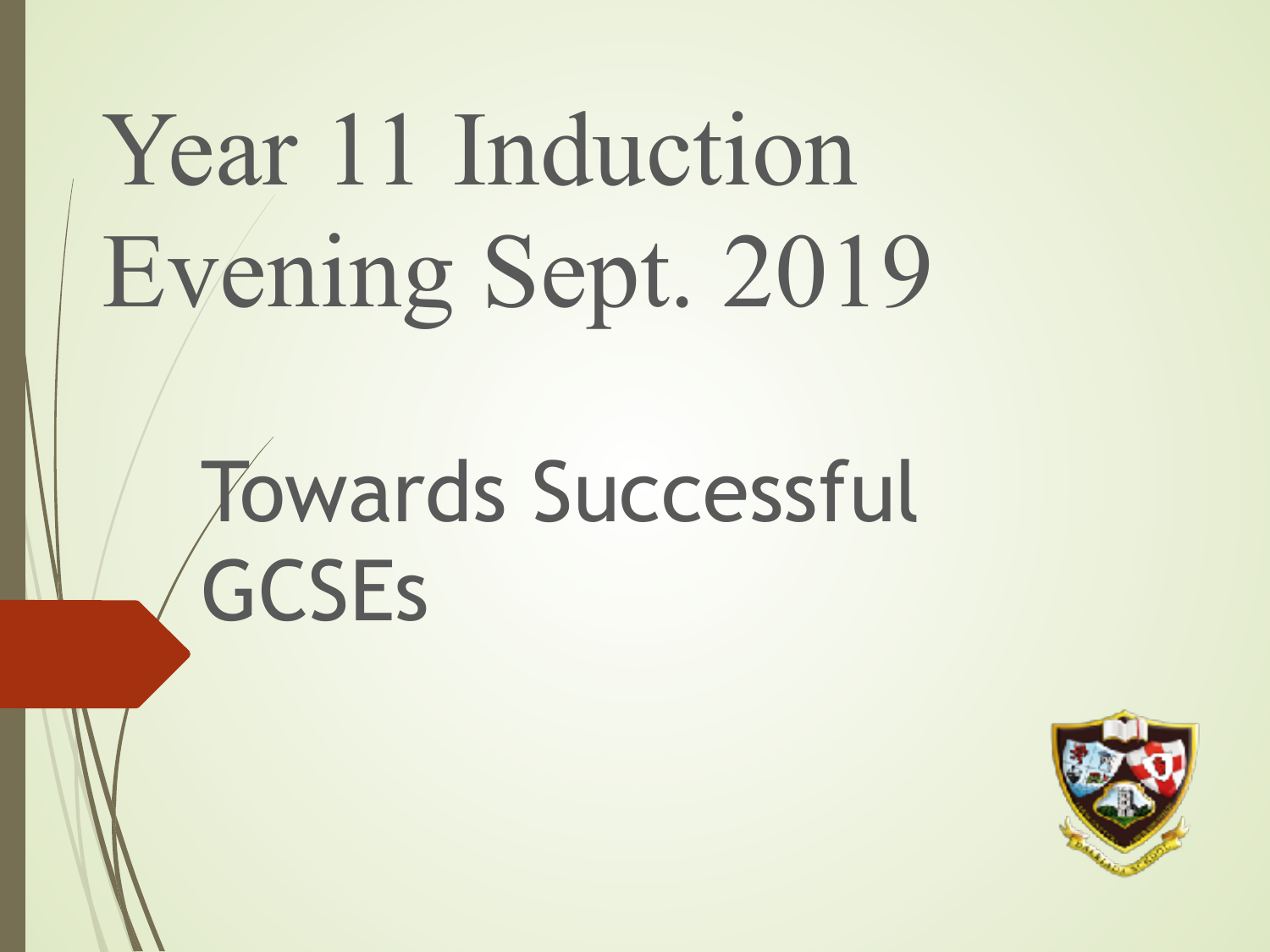#### Towards Success at GCSE

- Welcome and Introduction: Mr Skelton
- **Expectation of KS4 pupils: Mr Devlin**
- **Example 2 Assessment for GCSE: Mrs Emerson**
- **Exercises for success at GCSE: Mr Devlin**
- **Entry to sixth form at Dalriada: Mr Devlin**
- **Questions**

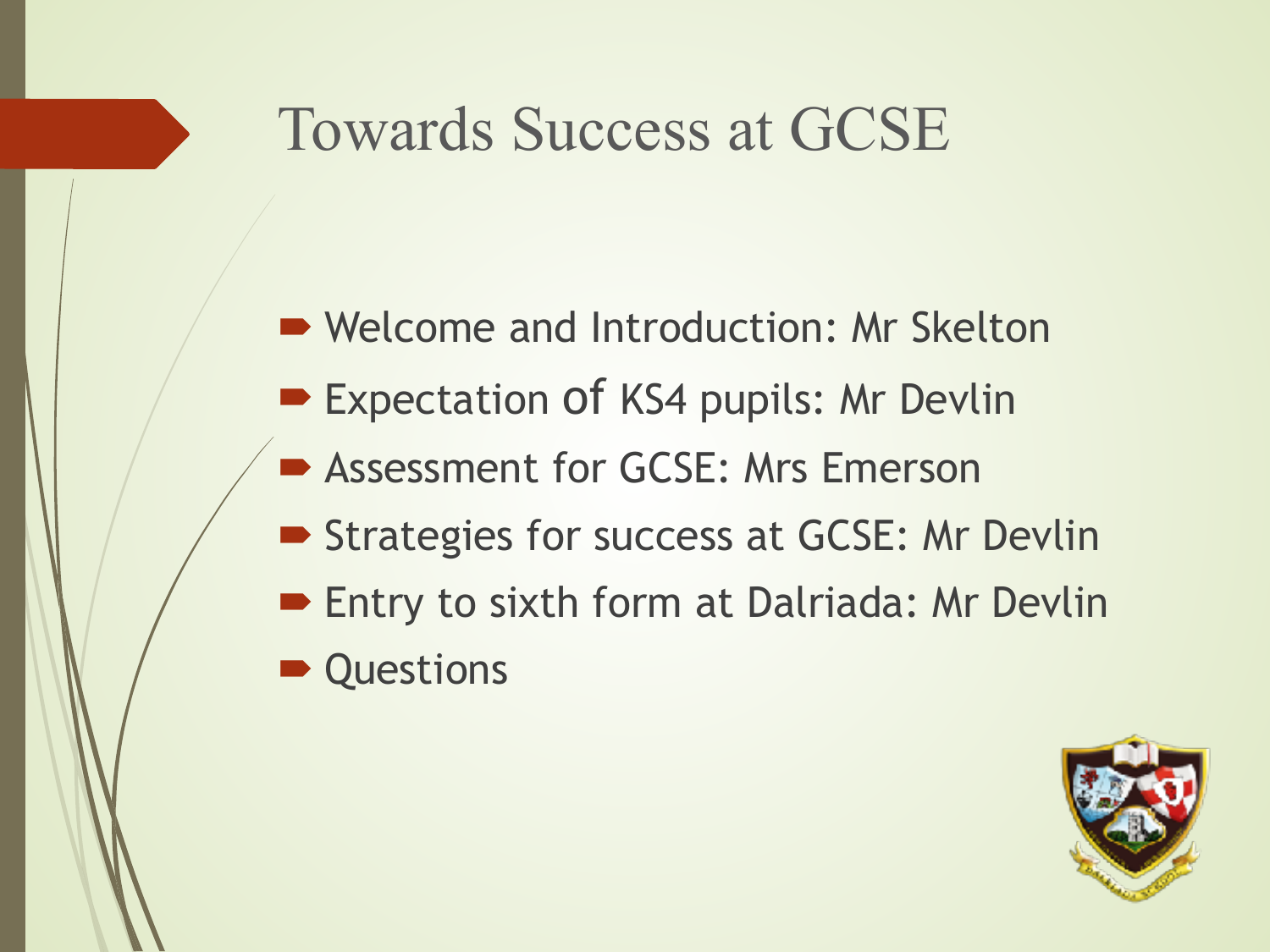### GCSE Results 2018-19



- 95% of pupils gained 5 or more A\*-C grades (Inc. Maths and English)
- 94% of pupils gained 7 or more A\*-C grades (Inc. Maths and English)
- 71% of pupils gained 7 or more A\*-B grades
- 96% of all grades at Dalriada were A\*-C grades
- 100% of pupils gained A-B in Maths in Year 11
- 10 pupils did not meet the minimum criteria for entry into 6<sup>th</sup> form at Dalriada
- 3 pupils left to pursue other courses elsewhere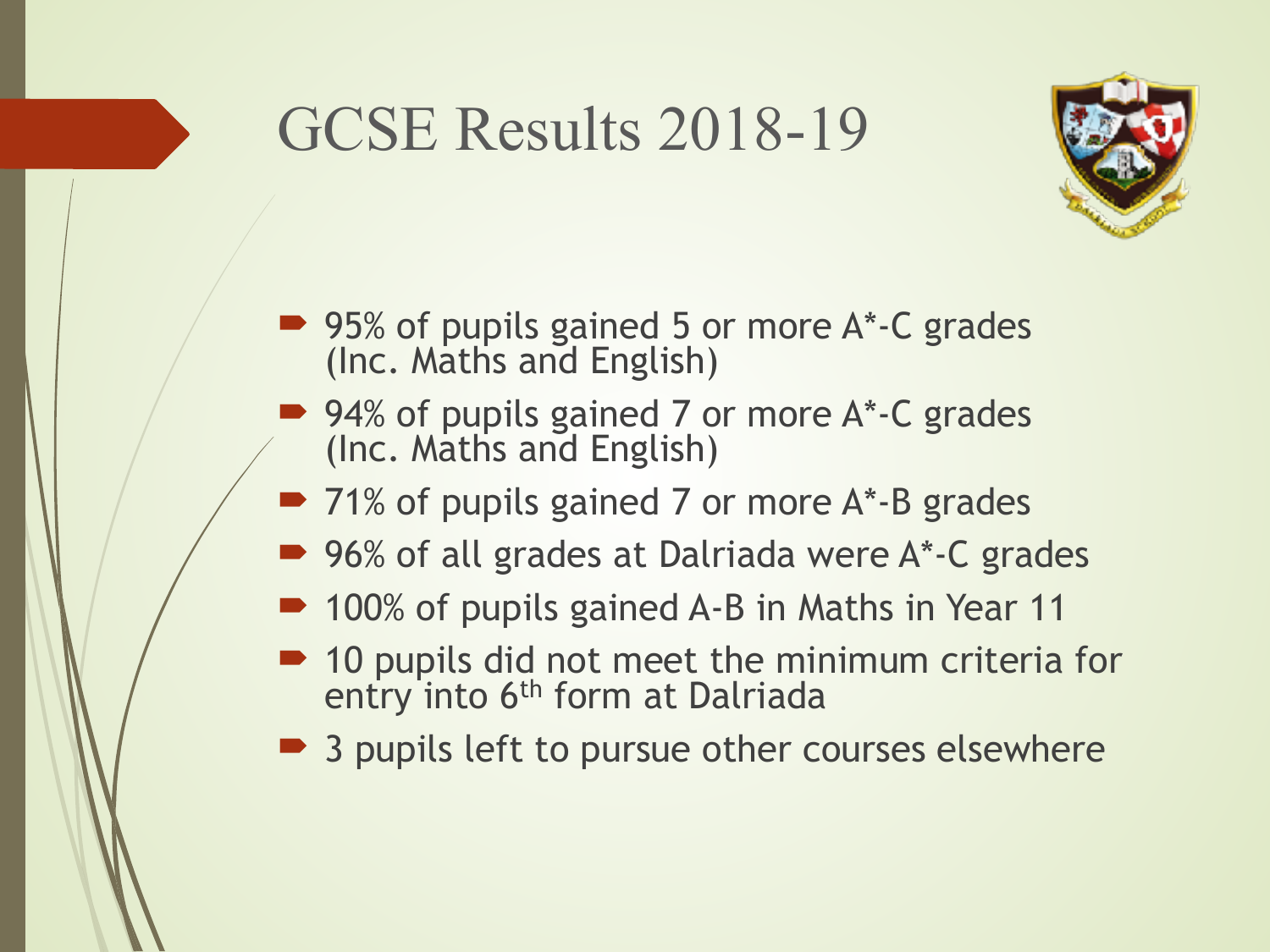# KS4 Expectations



- $\blacktriangleright$  Academically able pupils.
- Top performers at age 11.
- Our expectation is that all our pupils should be aiming to achieve grades A\*-B in all their subjects.
- All our pupils should be able and equipped to enter Dalriada sixth form.
- $\blacktriangleright$  Be able to choose the subjects they would like to study for 'A' level.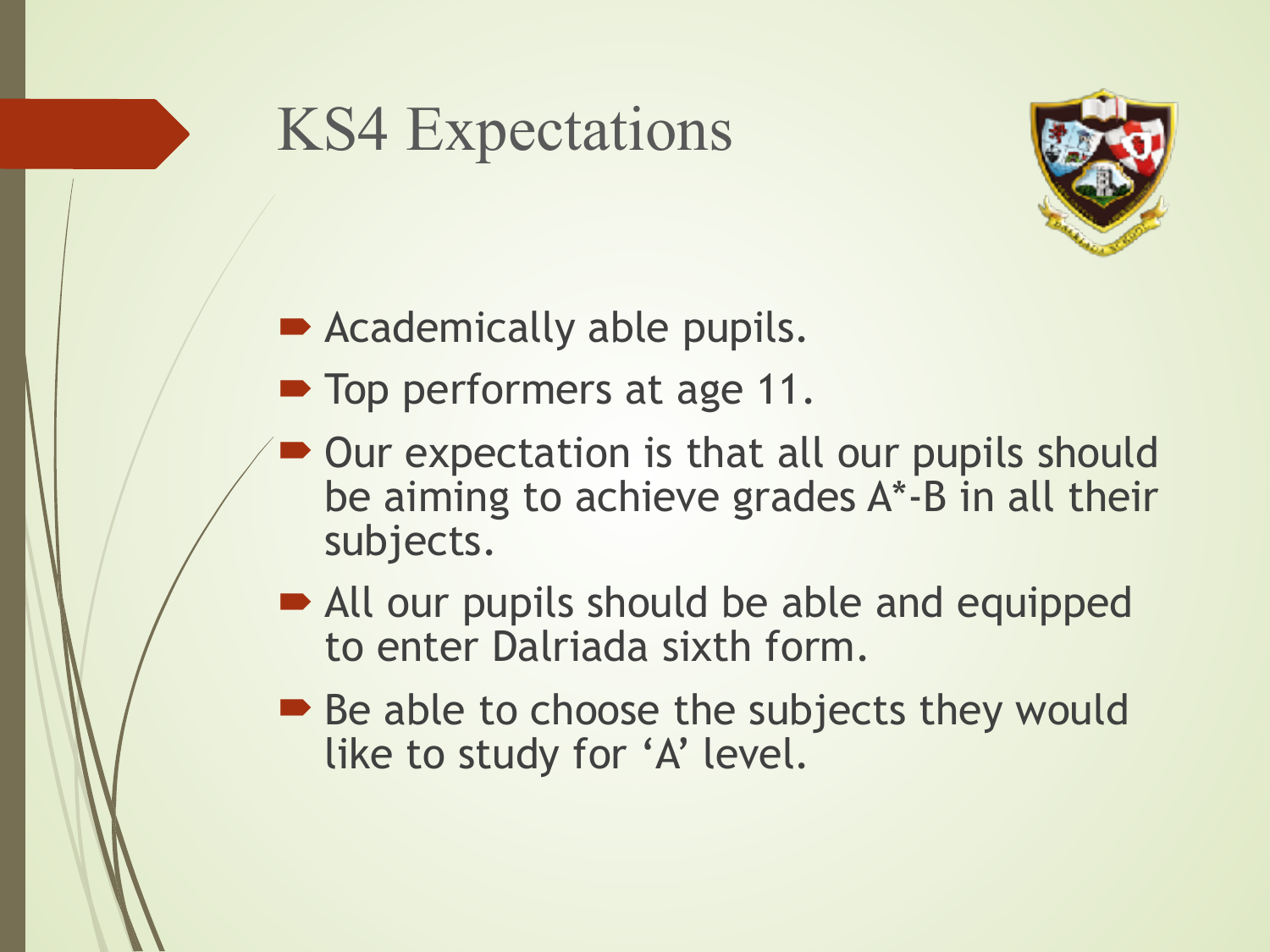## KS4 Expectations



- Over the course of Key Stage 4, pupils develop a better idea of and focus towards a particular career area.
- **Be aware of the subjects and grades** required for entry into the course of their choice.
- Be totally prepared for and committed to study at this level.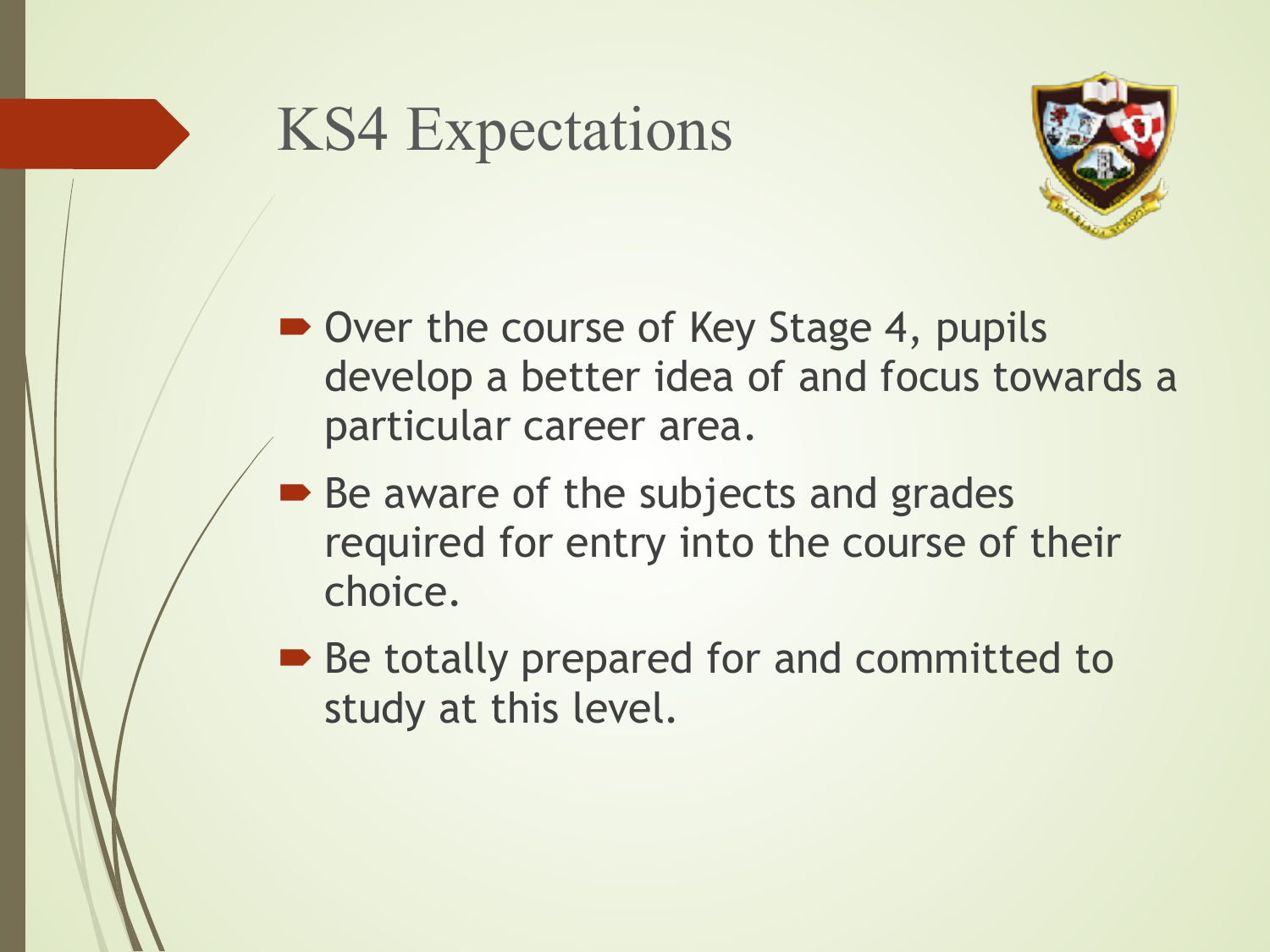

# GCSE Assessment September 2019

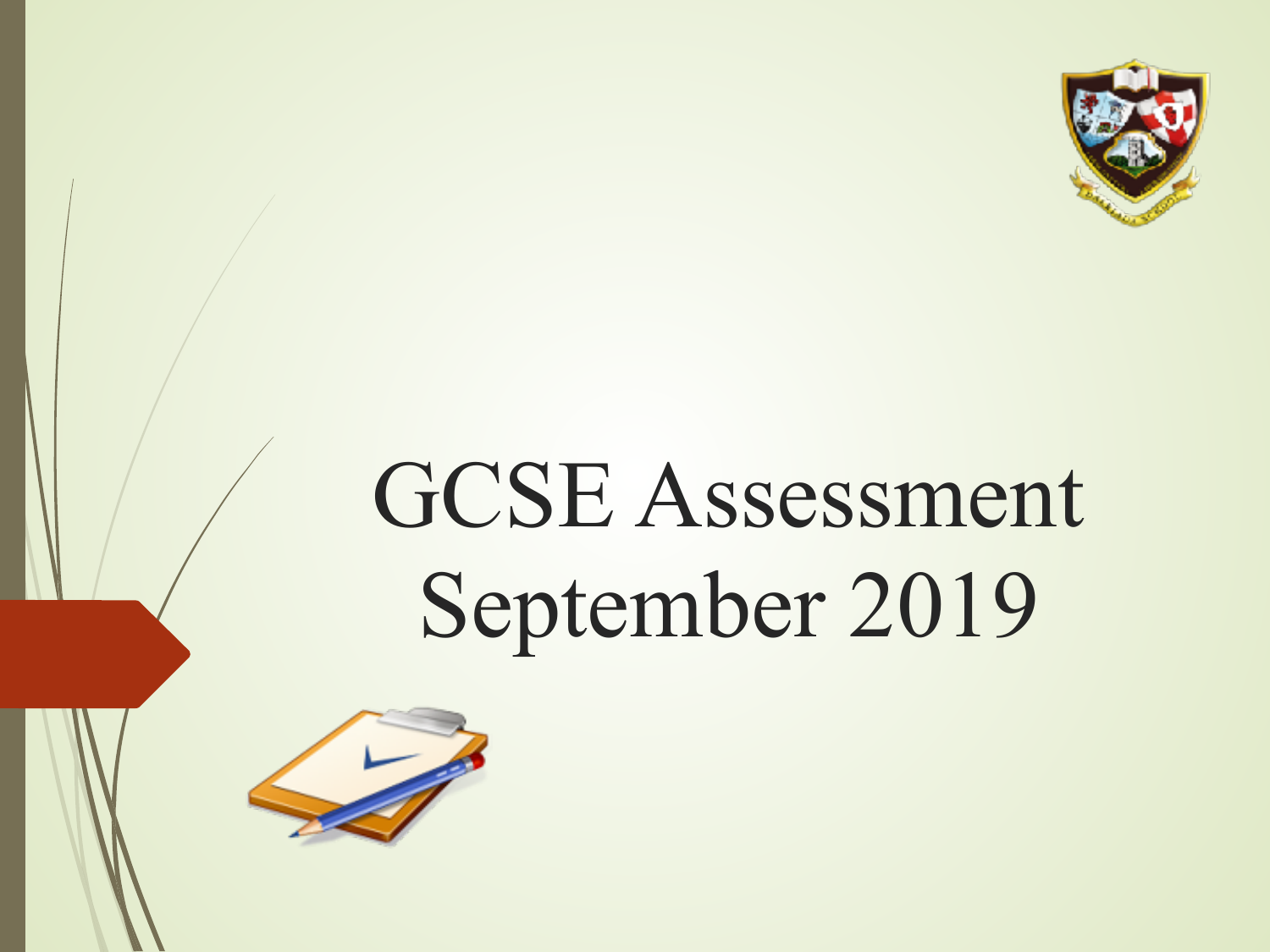

# Changes to Controlled Assessment and Practical Assessment at GCSE

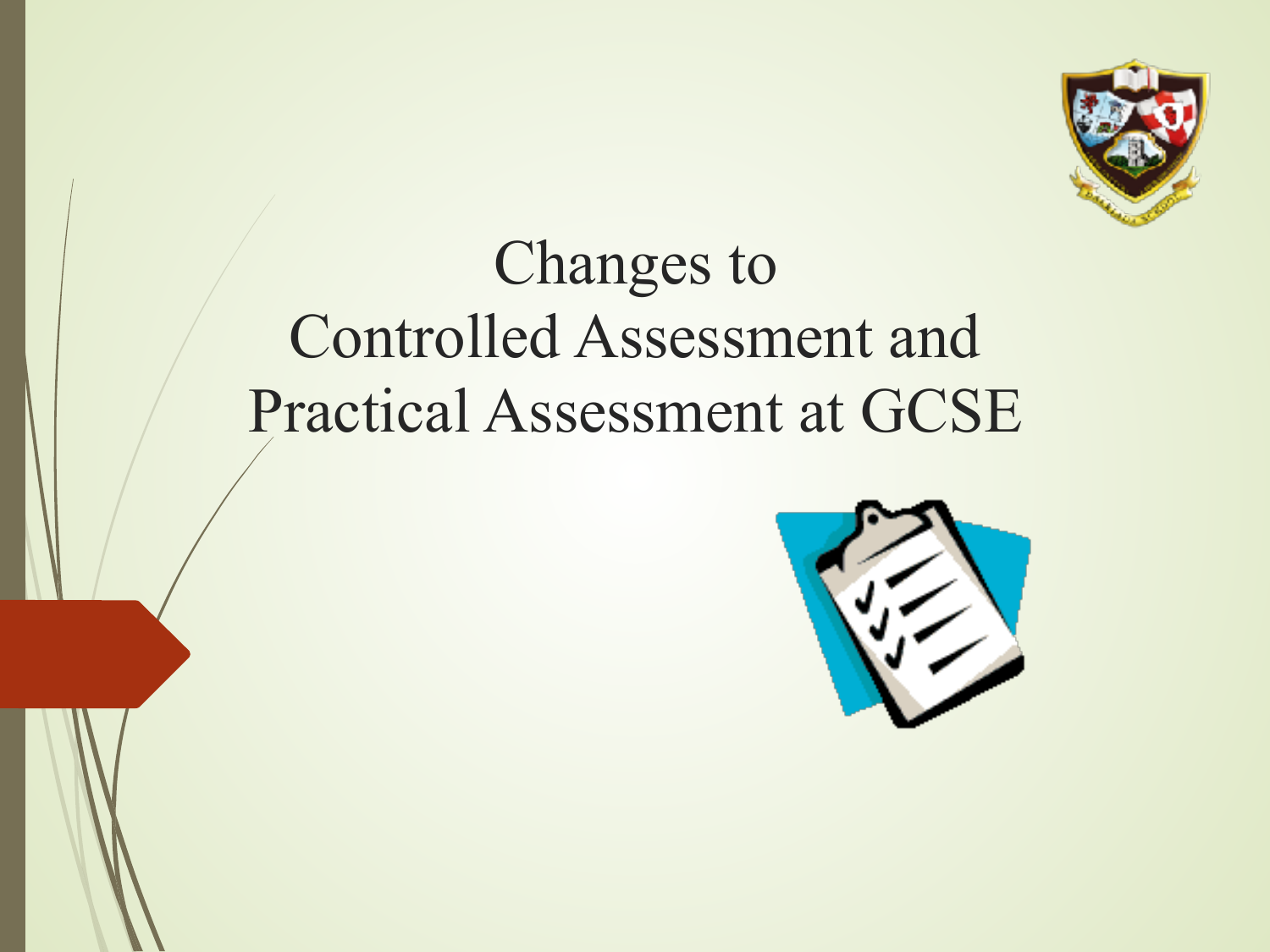#### **The role of the pupil**.

**The role of the teacher.**





**The role of the parent or guardian.**

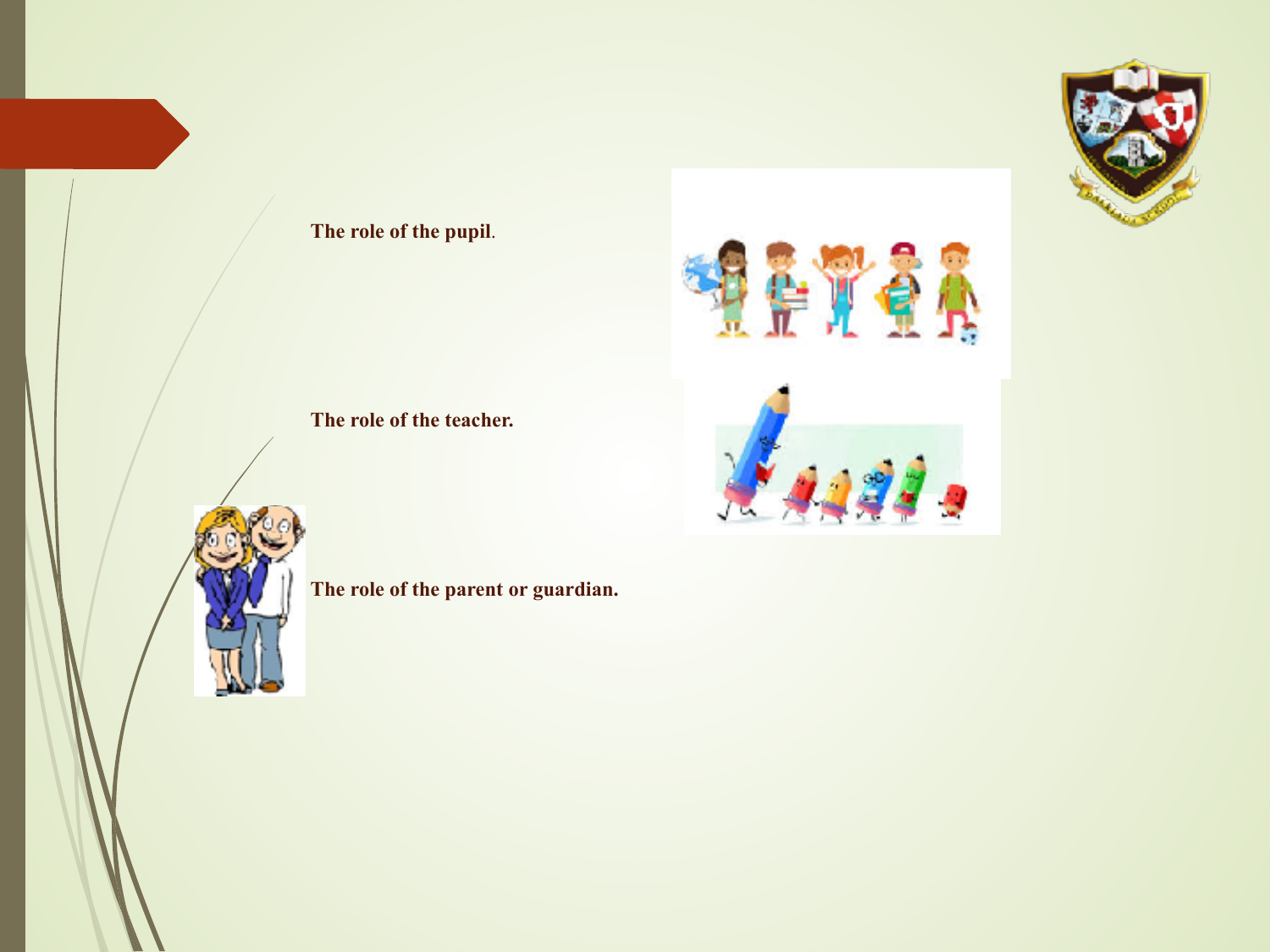

shutterstock.com - 130351961



Only relevant in Mathematics and English.

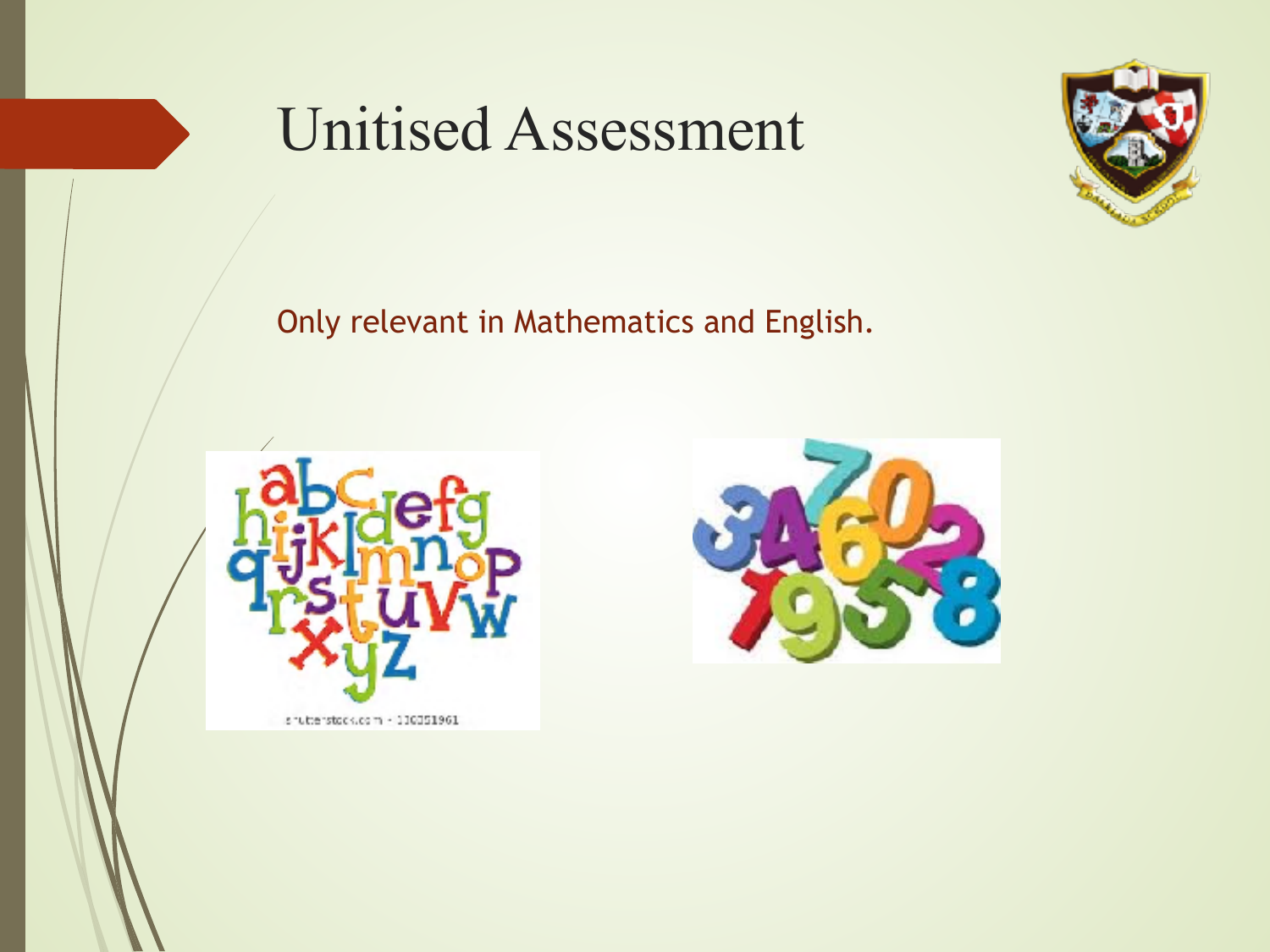## GCSE MATHEMATICS



- The arrangement for Mathematics is different to other subjects.
- There is no controlled assessment & details of the exams/modules are on the separate handout.
- All pupils will sit at least 45% of their GCSE in Year 11 and for some this is 100%.
- $\blacksquare$  If there are further queries, please contact our Head of Maths Mrs Convery directly.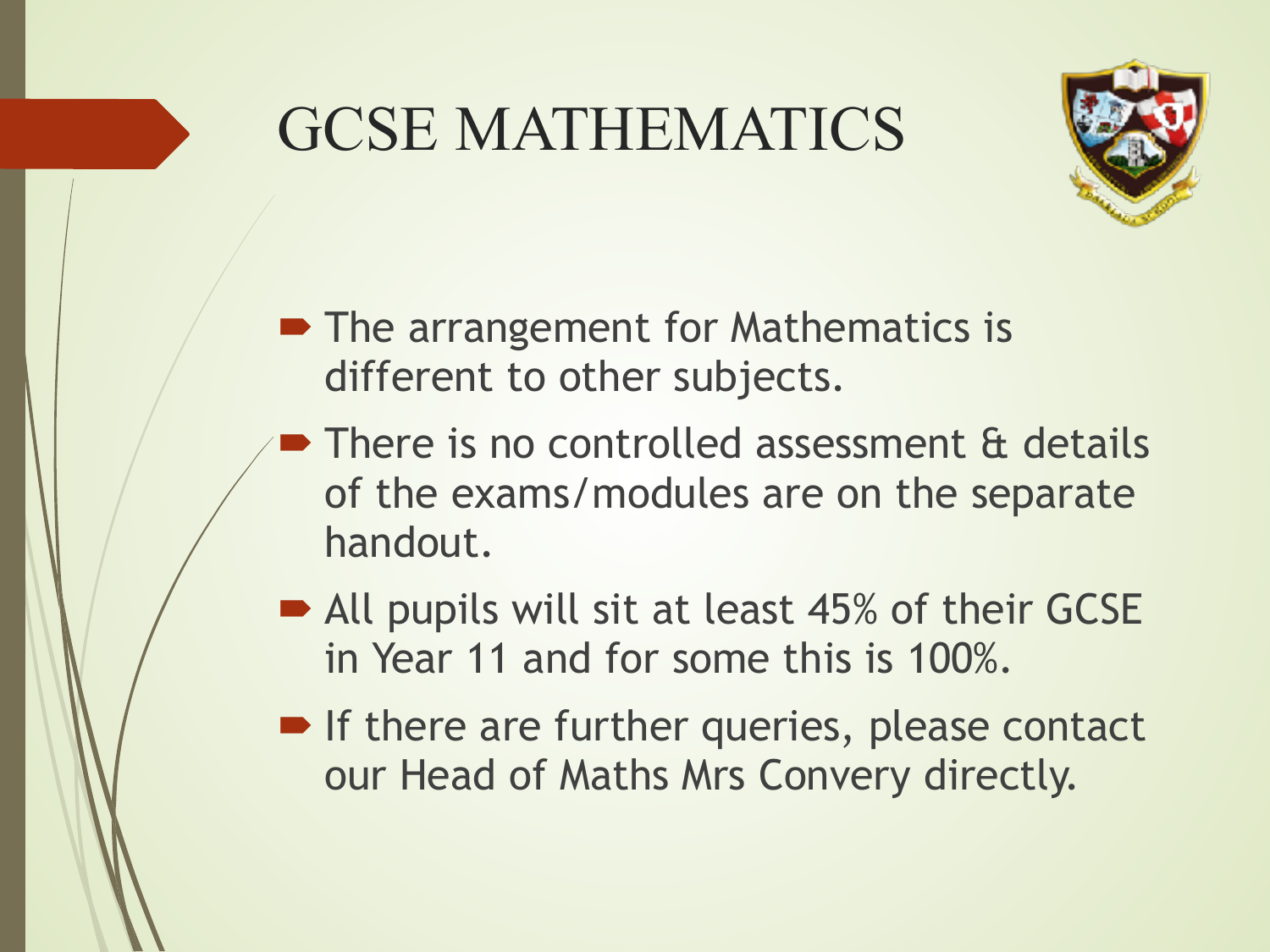# English Language



• English Language has four Units:

!

- Unit 1 Paper 1 30% **Year 11 will sit this in the summer term.**
- Unit  $2 -$  Speaking and Listening  $-20\%$  ongoing assessment
- Unit 3 Controlled Assessment 20% (two pieces 10% each) One CA will be completed in Spring term of Year 11 and the other in Autumn term of Year 12.
- Unit  $4$  Paper  $2 30\%$  Not completed till Year 12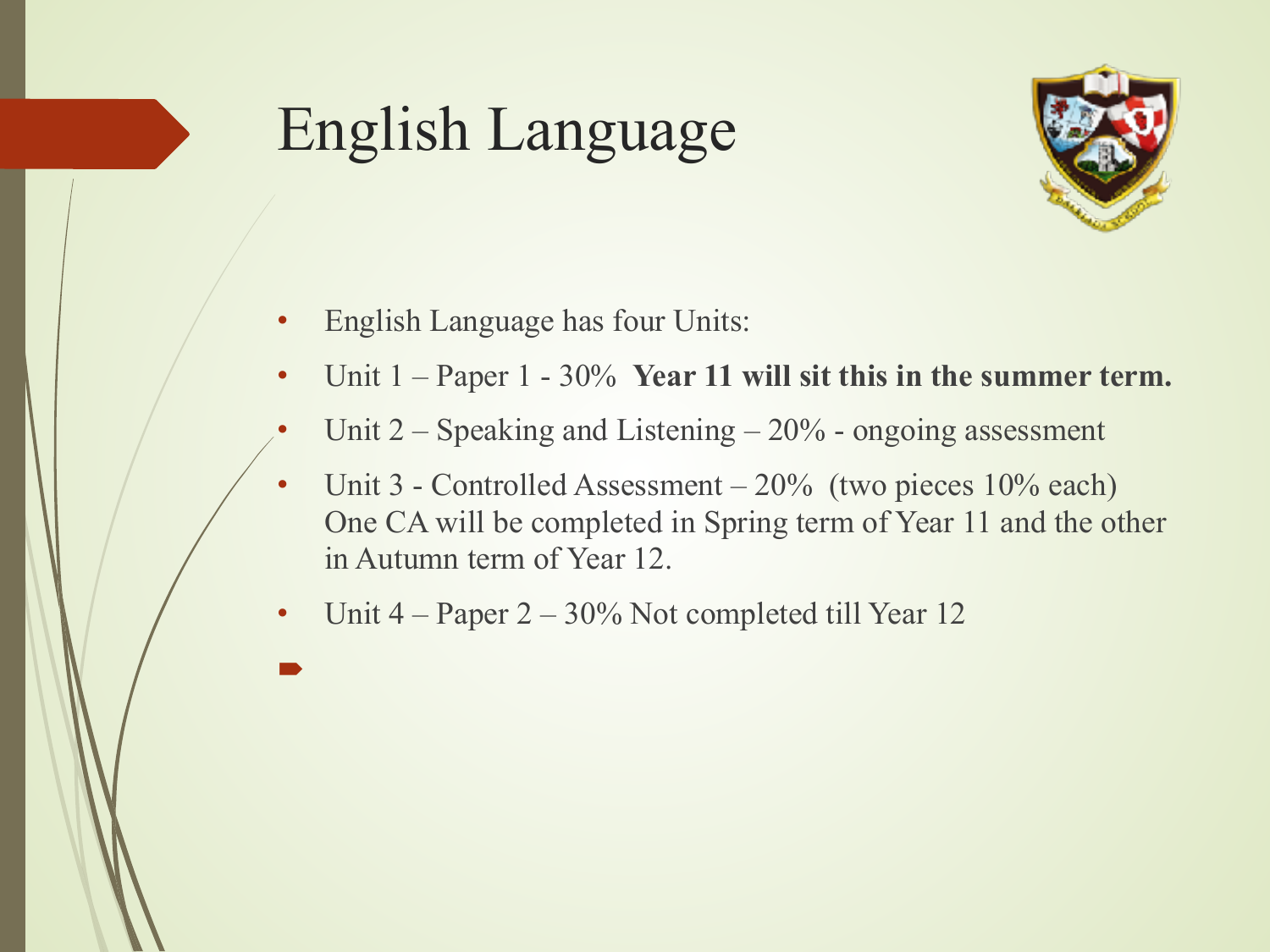

# GCSE Geography

Geography has 3 Units:

- $\blacksquare$  Unit 1 Physical Geography (40%)
- $\blacktriangleright$  Unit 2 Human Geography (40%)

Units  $1 \& 2$  are examined at the end of Year 12

▪ Unit 3 – Fieldwork (20%) **This paper is sat at the end of Year 11 in June.** 

We begin preparing for this paper in February.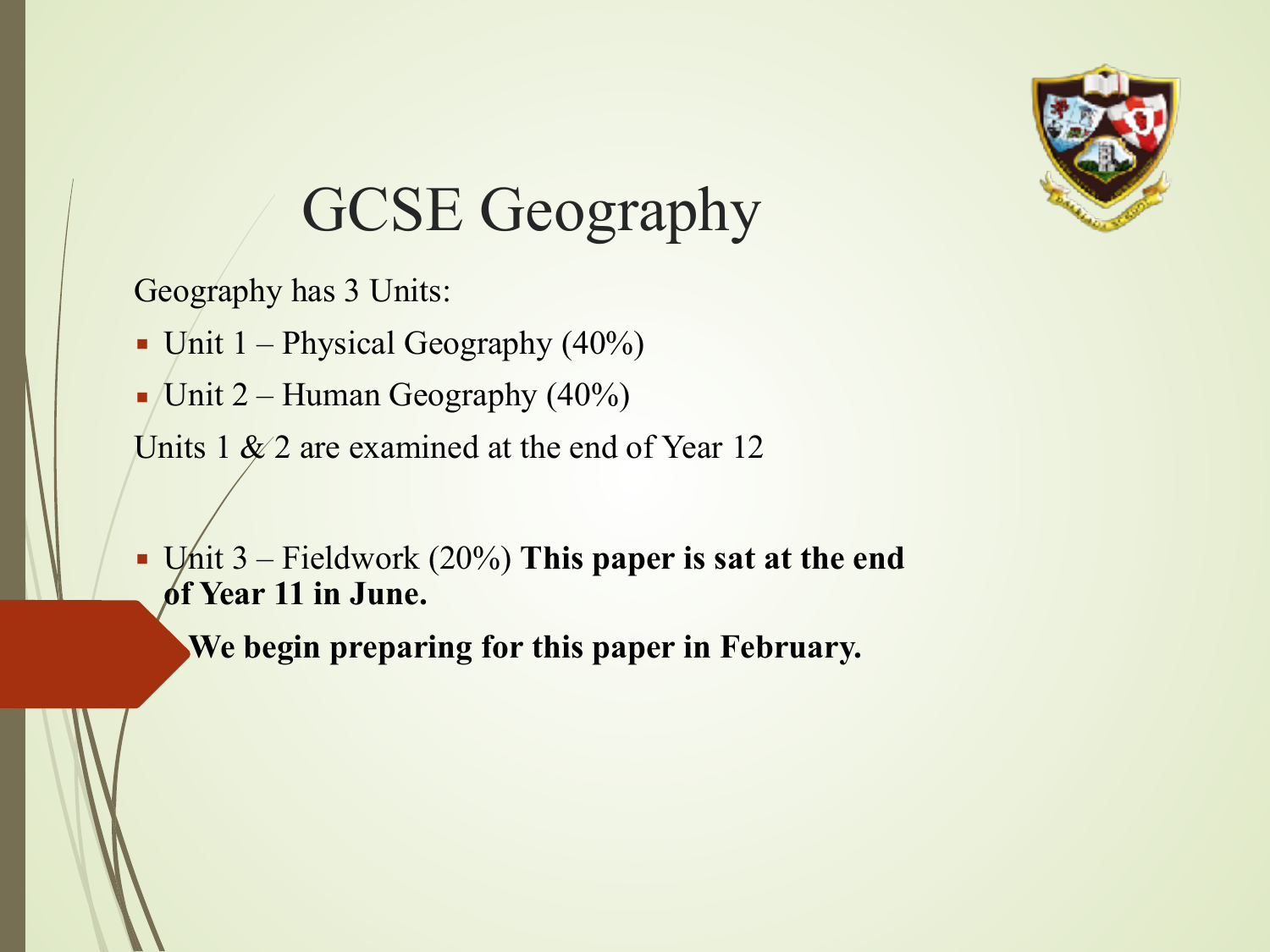

# Changes to GCSE Grading

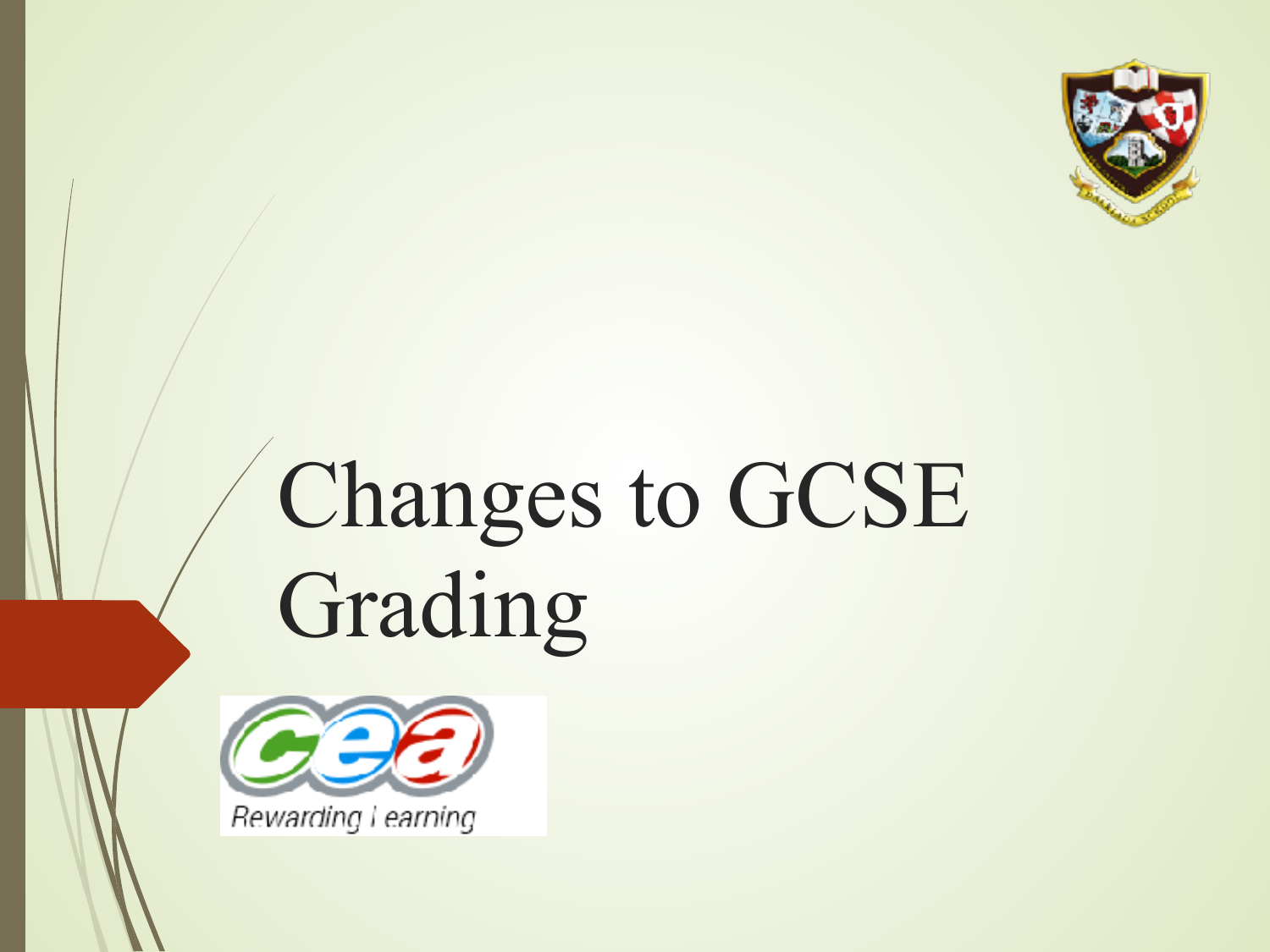

| <b>Current CCEA</b><br><b>Structure</b><br><b>Phased out</b><br>by 2019 | <b>New CCEA</b><br>Structure<br><b>First award</b><br>from summer<br>2019 | $9 - 1$<br>Structure<br>Nwarded<br>from 2017 |
|-------------------------------------------------------------------------|---------------------------------------------------------------------------|----------------------------------------------|
| A                                                                       | A*                                                                        | 9                                            |
| A                                                                       | Α                                                                         | 8                                            |
|                                                                         |                                                                           | 7                                            |
| B                                                                       | в                                                                         | 6                                            |
|                                                                         | $\mathsf{C}^\star$                                                        | ģ                                            |
| Ċ                                                                       | $\overline{\overline{\text{c}}}$                                          | 4                                            |
| D                                                                       | D                                                                         | 3                                            |
| E                                                                       | Ë                                                                         |                                              |
| F                                                                       | F                                                                         | 2                                            |
| G                                                                       | G                                                                         | $\mathbf{1}$                                 |

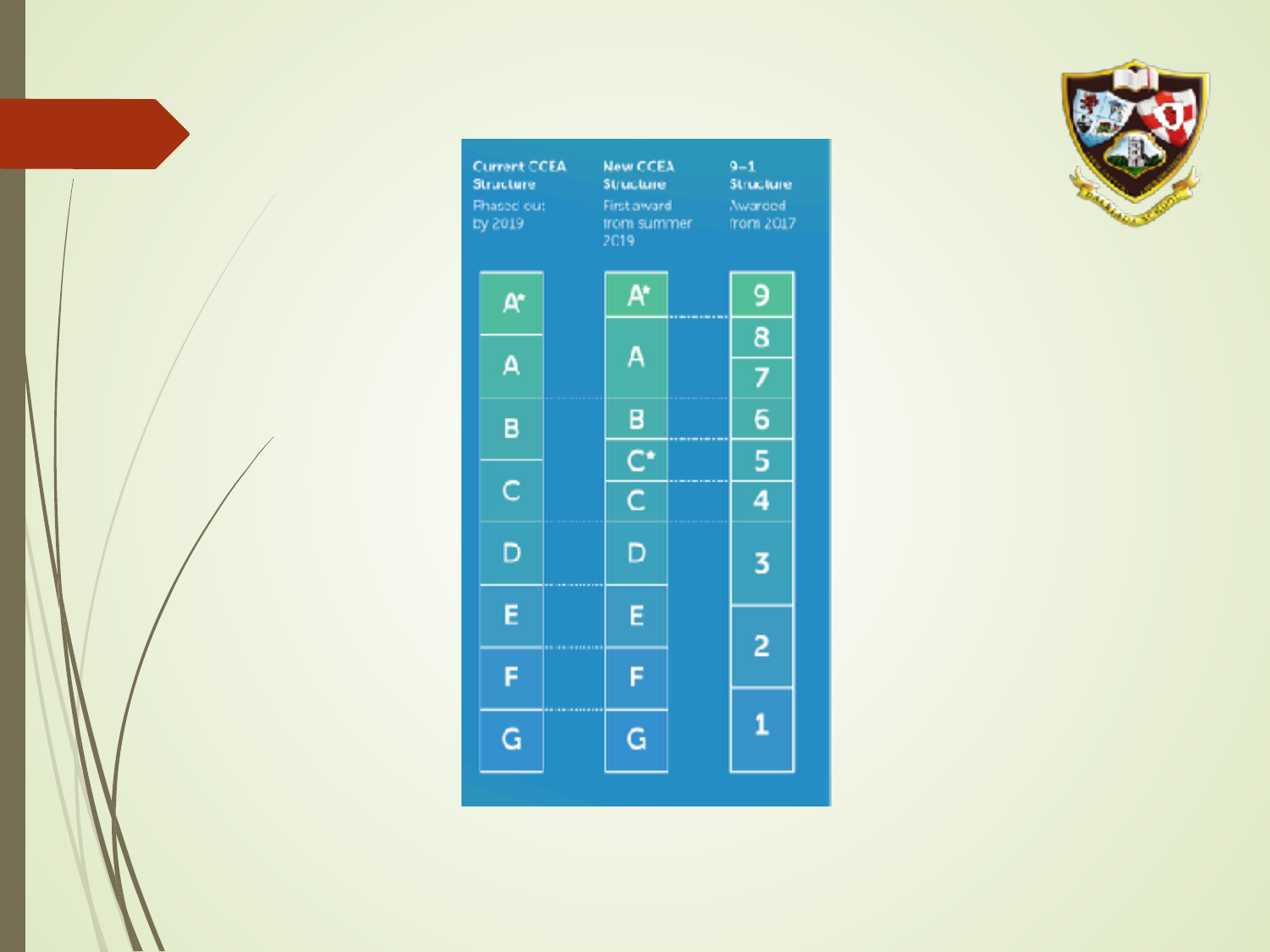#### Assessment Manager



- **Pupil tracking**
- 5 times during the year
- **Target set**
- ! Assessment results are compared with a target
- **Green: target exceeded**
- **Amber: target met**
- Red: below target

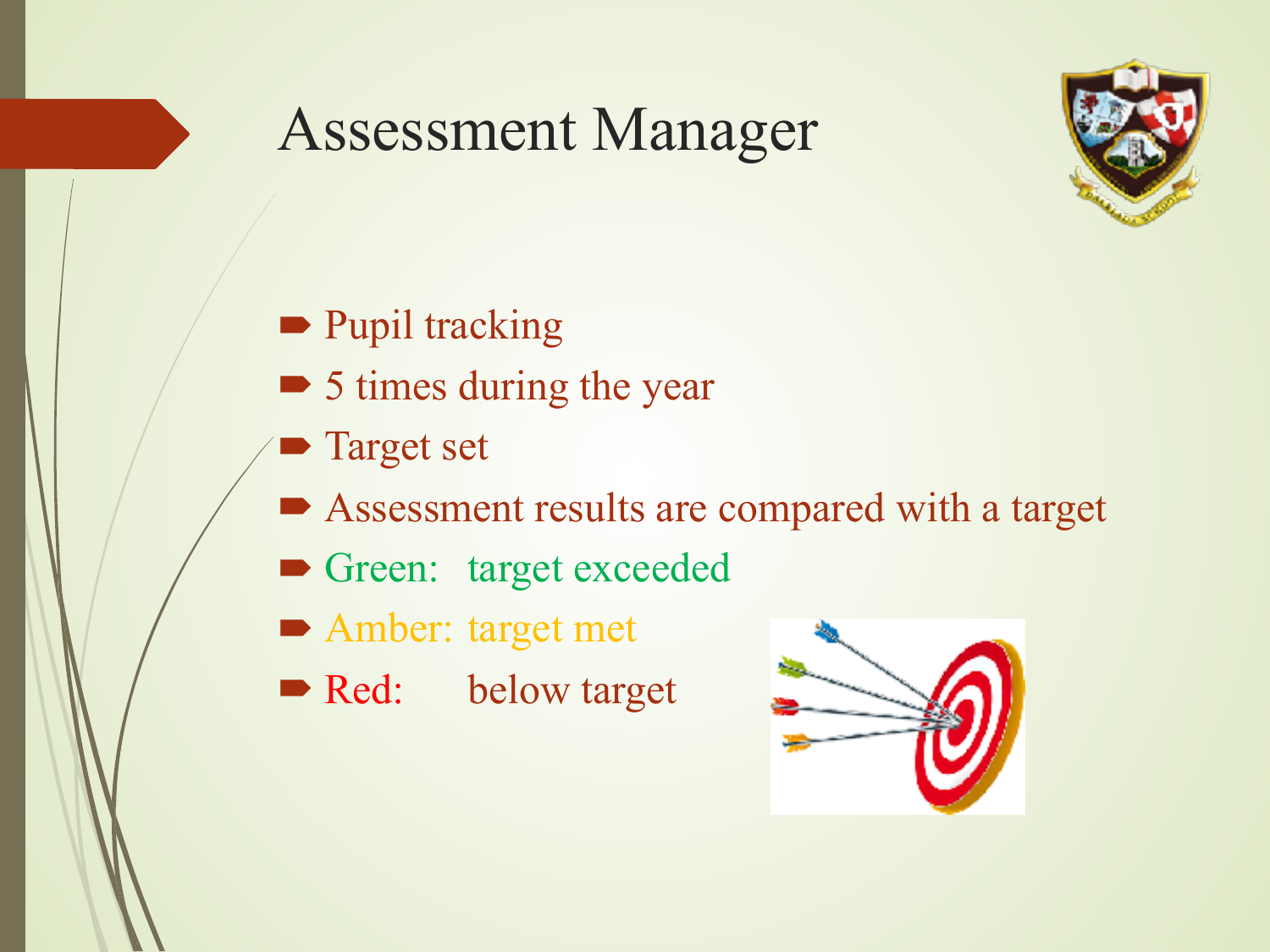### Key Strategies for Success at **GCSE**

✓Organisation

✓Motivation

Independent Learning

Responsibility

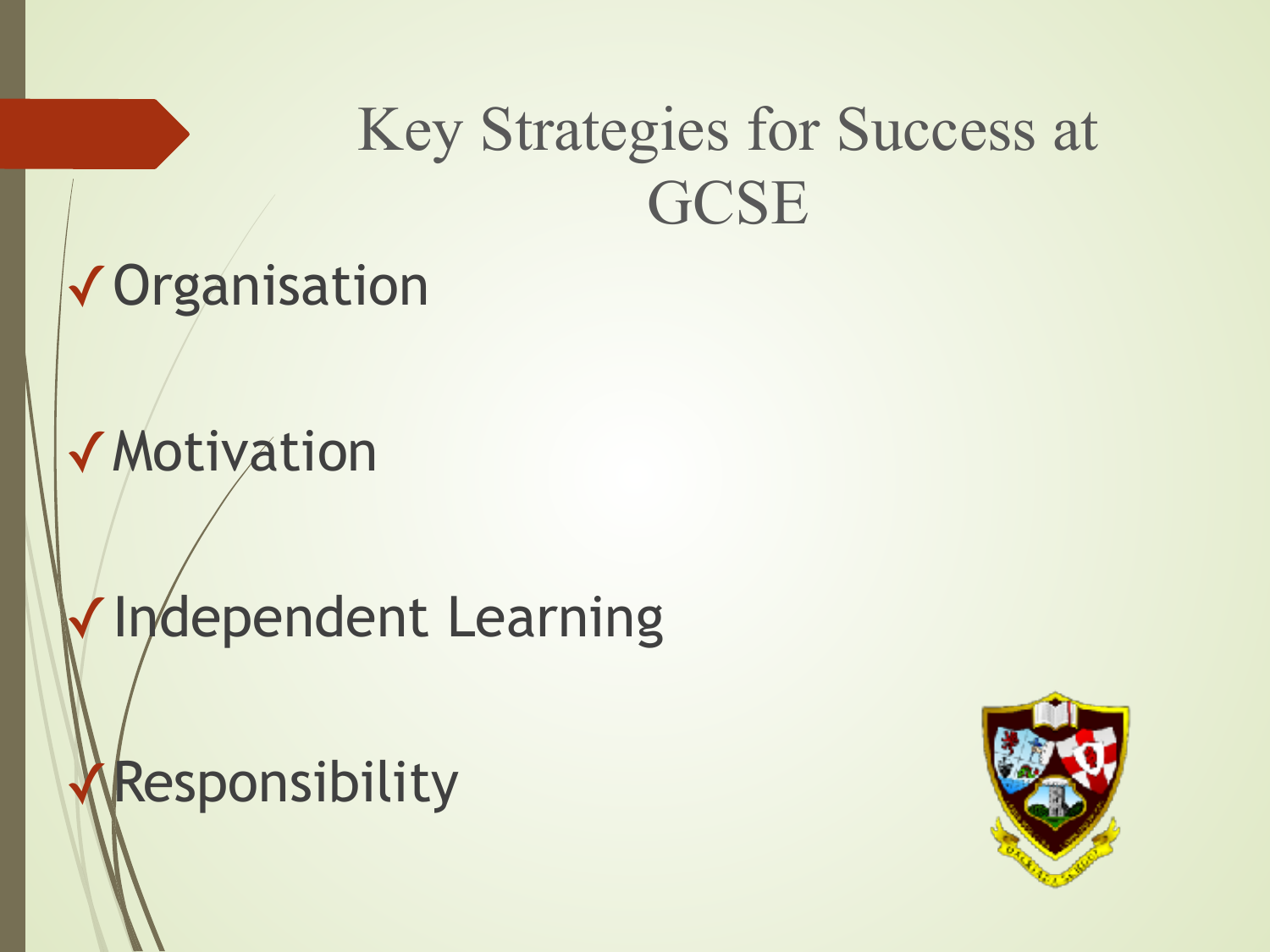### **Organisation**



- ✓ Your Materials inside school
- ✓ Your Materials at home
- ✓ The Environment at home to promote effective study
- ✓ Training in time management
- ✓ Knowledge and understanding of course requirements for each subject
- ✓ Knowledge of how each subject will be assessed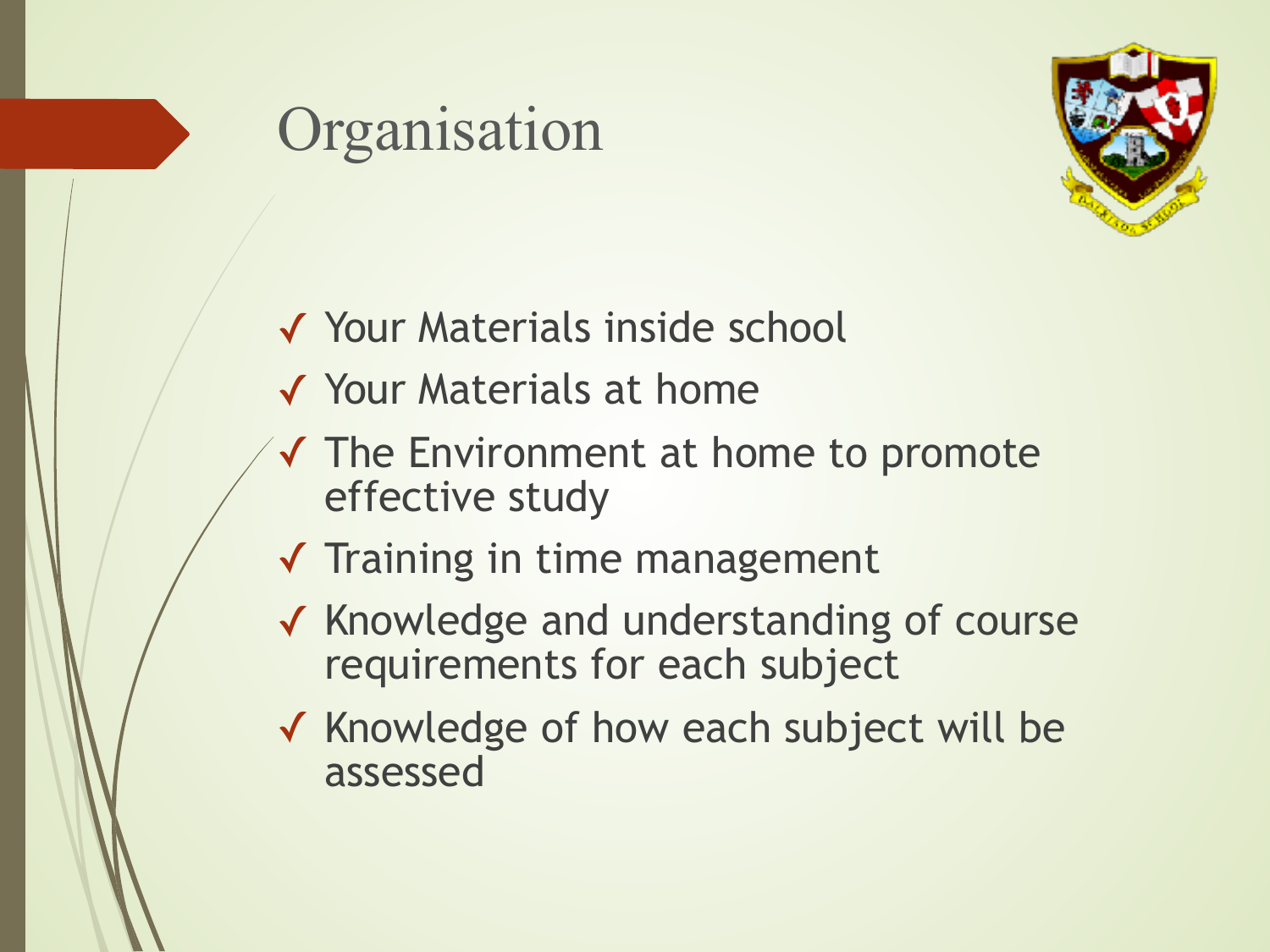### **Organisation**



- Notes and handouts.
- **Homework: Better use of the diary.**
- Diary is also a learning log.
- **Have homework diary signed on a weekly** basis.
- **Establish a good routine.**
- Get into good habits.
- Take responsibility for any missed work.
- **Planning**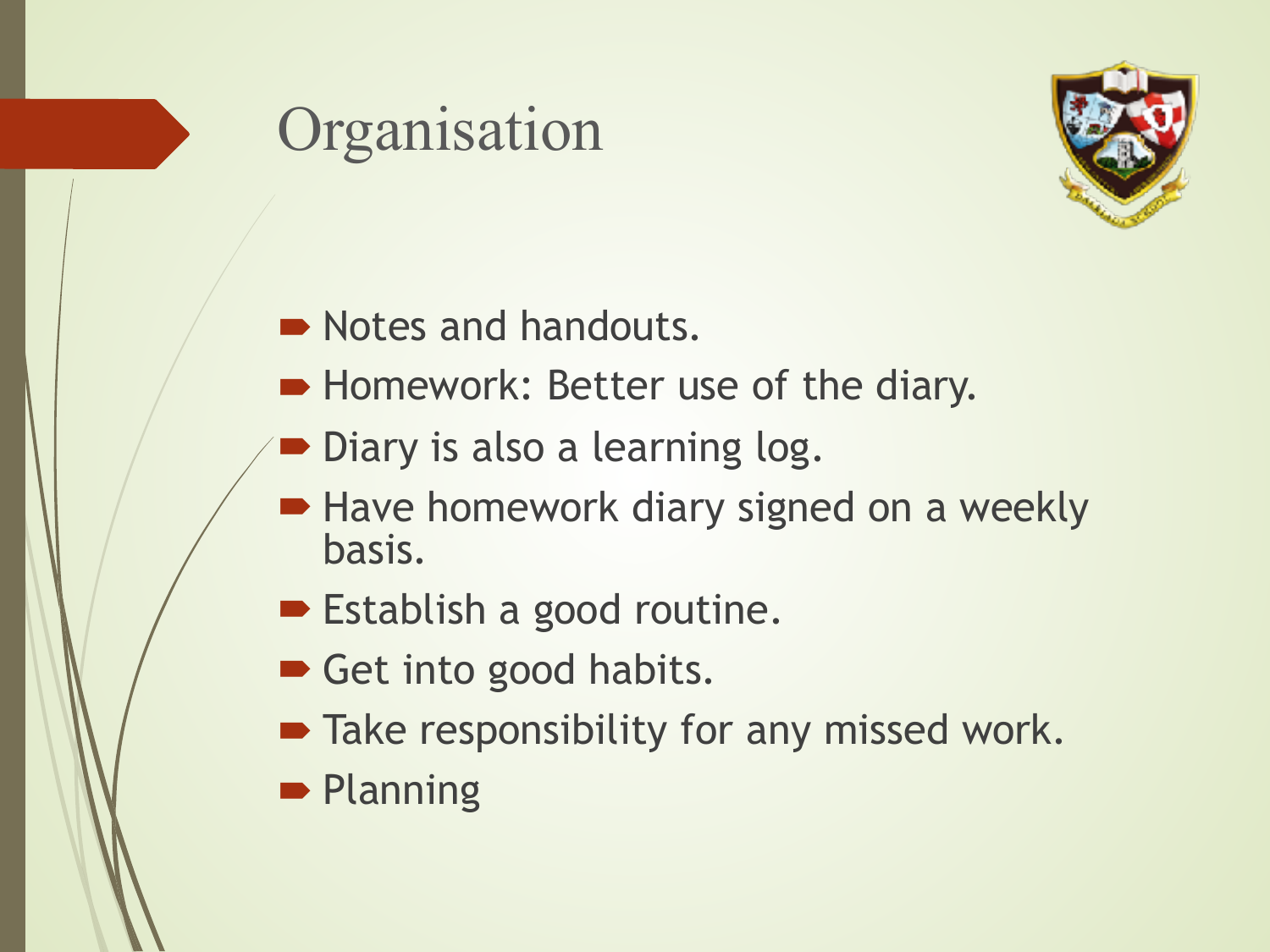

# ✓Self motivation ✓Competition ✓Support ✓Target setting ✓Progress ✓Encouragement

Motivation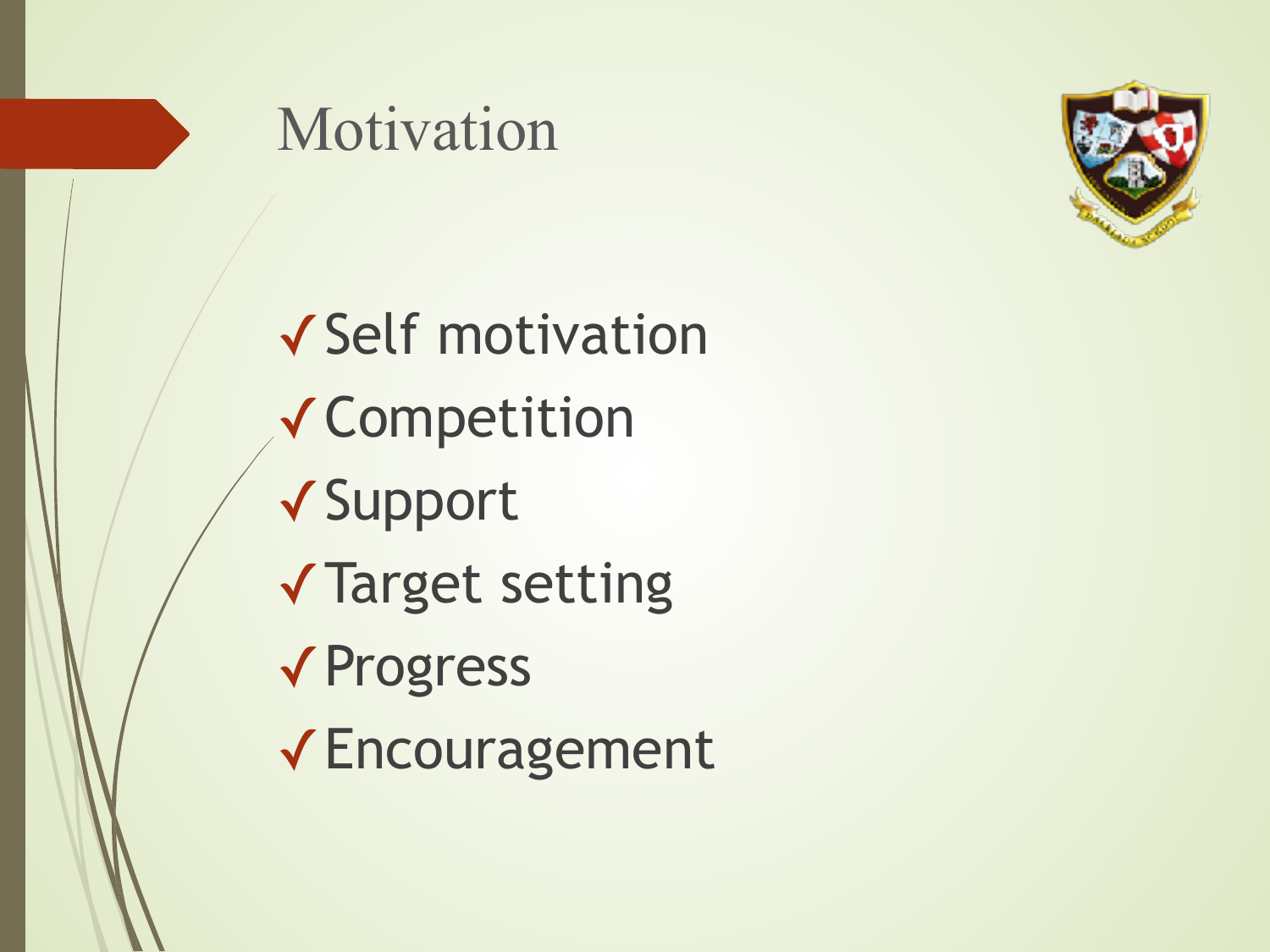## Independent Learning



- ✓ Pupils have an understanding about their learning and develop skills to help them learn effectively
- ✓ Pupils take responsibility for their own learning
- ✓ Pupils work with teachers to structure their learning environment – development of a good working relationship between teachers and pupils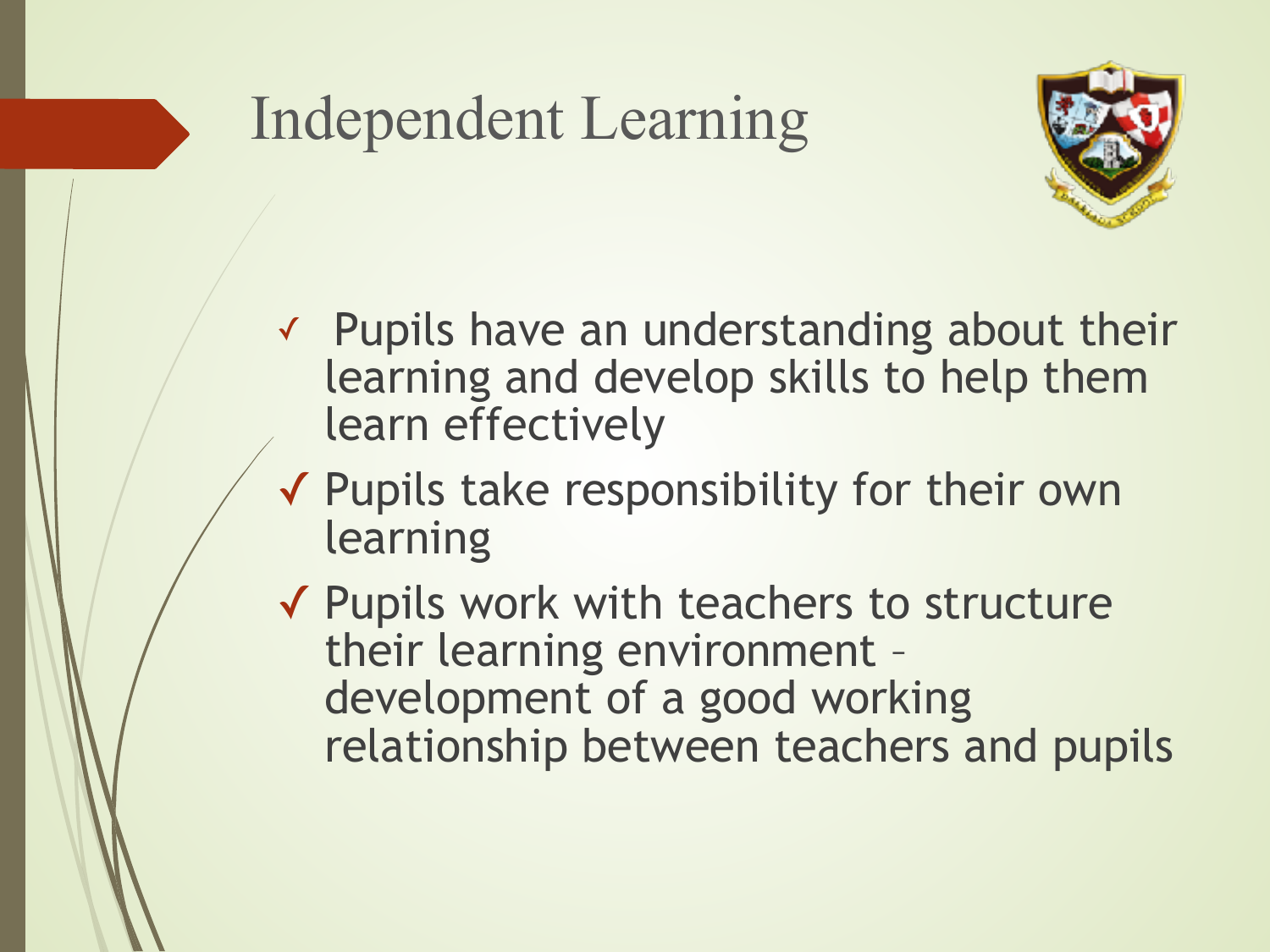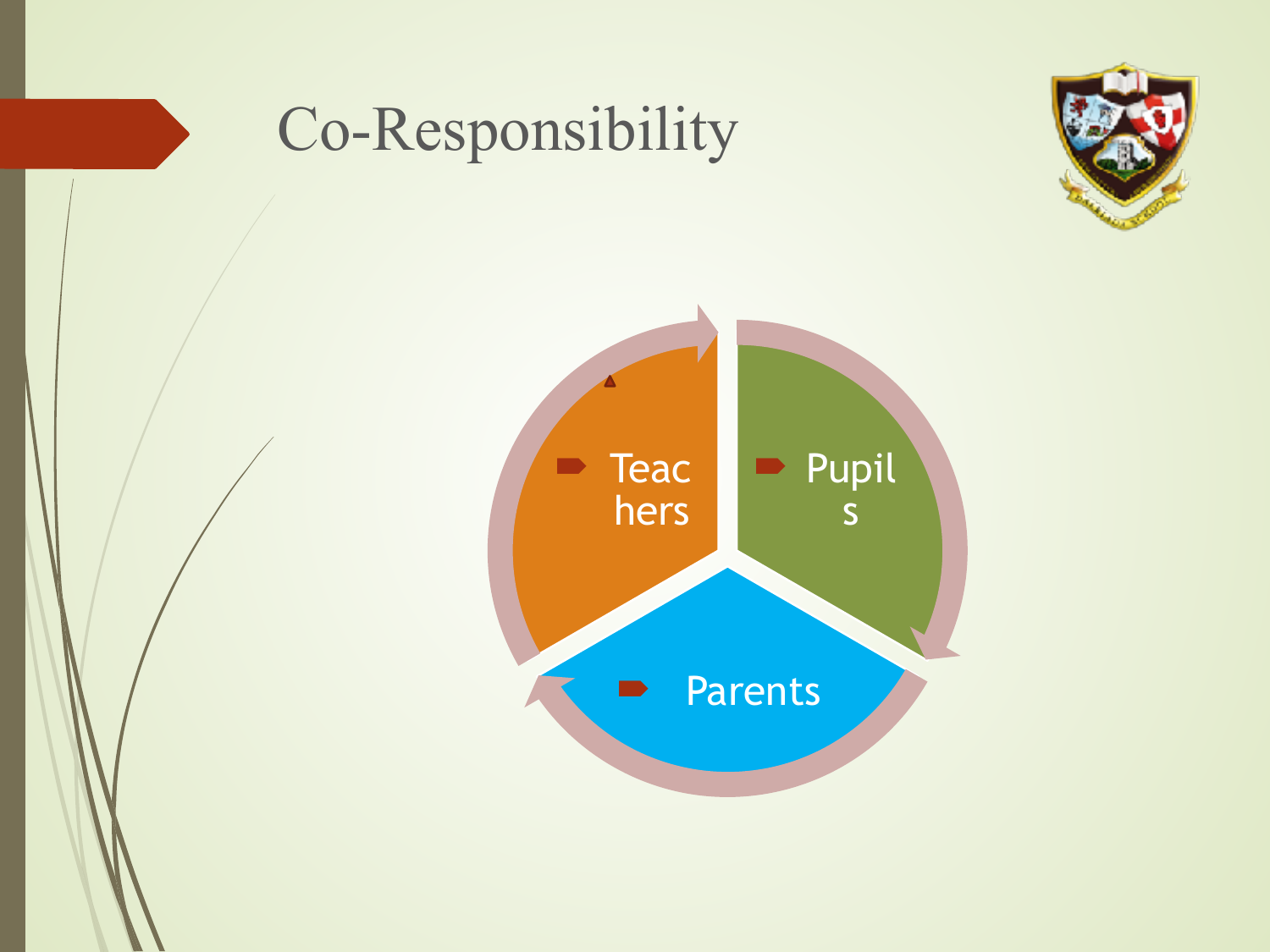#### Entry criteria for Sixth Form

22

- **Pupils must demonstrate that they have the** potential to succeed in their chosen courses (subject teachers will be asked to assess suitability for studying chosen courses at AS level)
- $\blacktriangleright$  Their academic potential is assessed by their GCSE results
- We also consider school reports and their record of behaviour/attendance(min 90%)

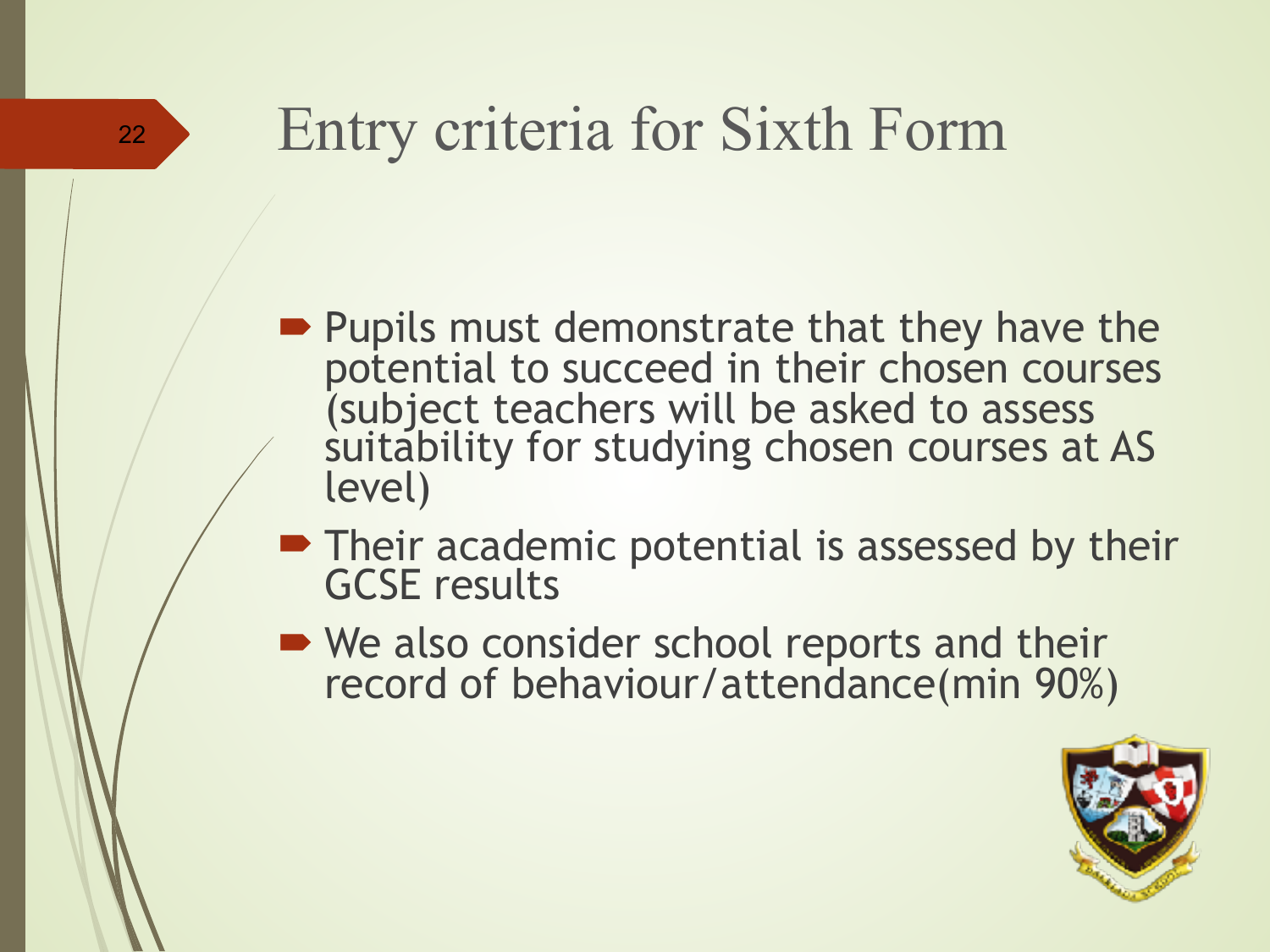# Current Entry Criteria for Sixth Form

• Minimum of 3B and 2C grades at GCSE

! Minimum grade C in Maths and English

- $\blacktriangleright$  Grades A\*, A or B in the minimum 3 subjects to be studied at AS level
- **If AS courses are over-subscribed, applicants** with the highest grades will be admitted first

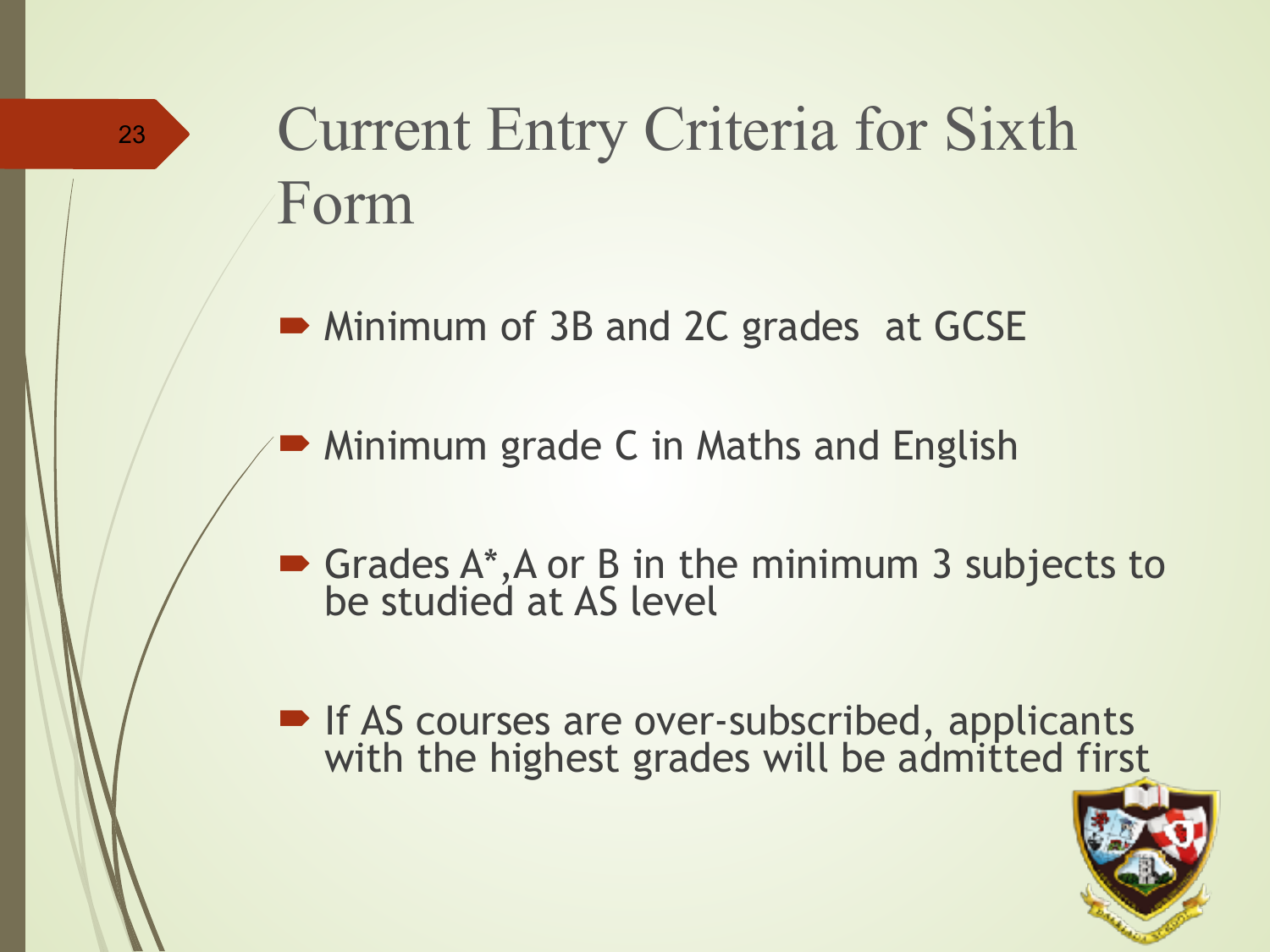

# Entry to 6th Form



#### **Entrance criteria is agreed for 2019**

#### **Dalriada is currently over**subscribed

**PIncreased demand from external** candidates